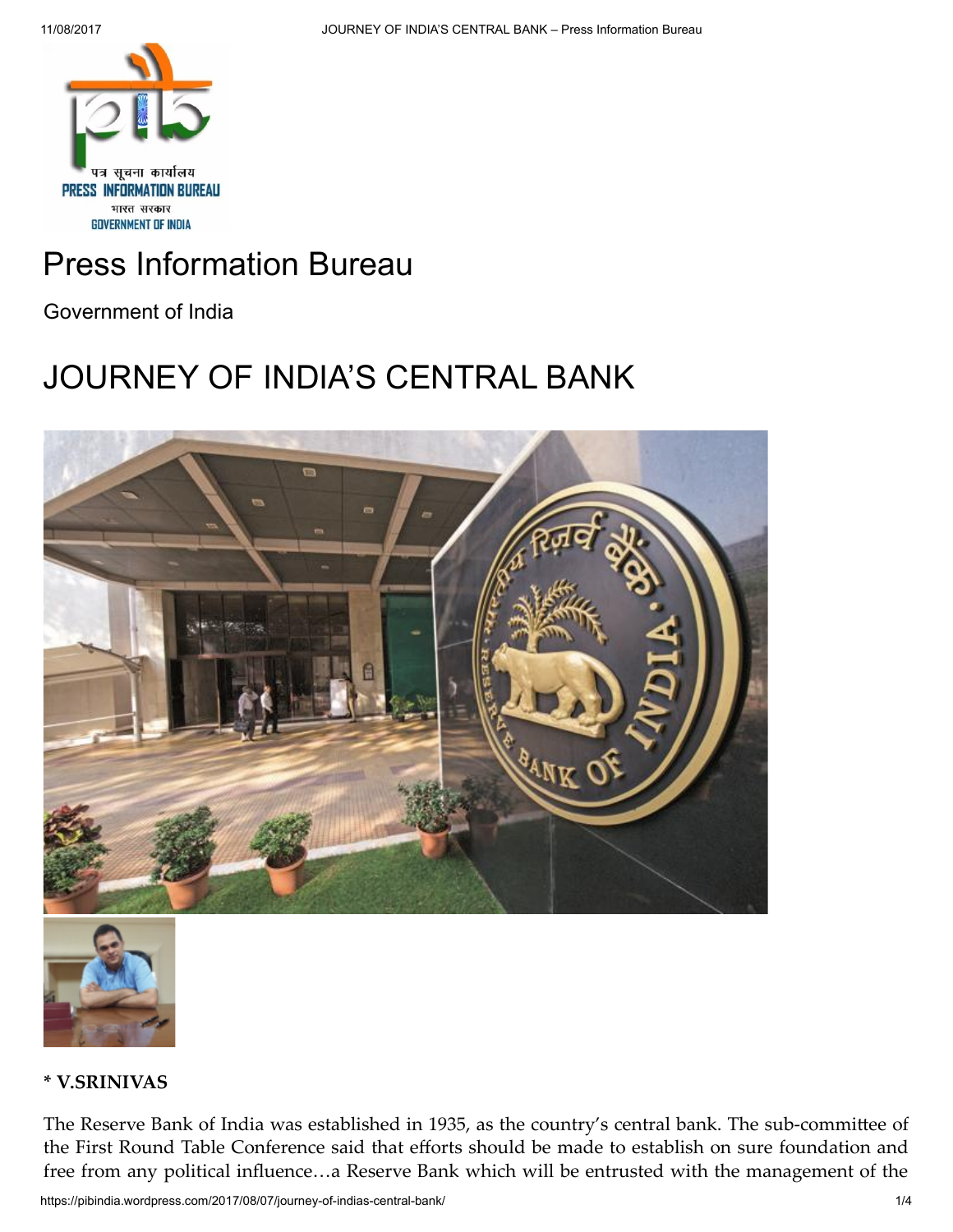currency and exchange. Sir Osborne Smith was appointed as the first Governor of the Reserve Bank of India. The appointment was to ensure that the first Governor of the Reserve Bank would be a person on whom the Bank of England could rely and from whom they could expect unquestioning cooperation. Sir Osborne Smith resigned in 1936 citing Government's attempts to dominate the RBI. The main causes of Sir Osborne Smith's resignation were, apart from his temperamental incompatibility, the serious differences of opinion which arose between him and the Finance Member over the lowering of the Bank rate and the management of the Bank's investments.



On August 11, 1943 Sir C.D.Deshmukh ICS was appointed as the first Indian Governor, of the Reserve Bank of India at the young age of 47. He represented India at the Bretton Woods Conference in 1944 for creation of the IMF and World Bank which India joined as an Original member. The Reserve Bank of India was nationalized and brought into public ownership. On July 1, 1949 Sir Benegal Rama Rau was appointed as Governor RBI. In 1951, the RBI increased the interest rates to 3.5 percent from 3 percent at which it had remained since 1935. On 12<sup>th</sup> December 1956, Prime Minister Jawaharlal Nehru addressed Governor RBI Sir Benegal Rama Rau on a memorandum circulated by the Governor to the Directors of RBI on the Finance Bill. The Prime Minister said "I have read this memorandum with great surprise. Apart from the contents of this memorandum, the whole approach appears to me to be improper. It is if I may use the words, an agitational approach against the Central Government. …Monetary policies must necessarily depend upon the larger policies which a Government pursues. It is in the ambit of those larger policies that the Reserve Bank can advise. It cannot challenge the main objective and policies of Government." On January 7, 1957 Sir Benegal Rama Rau resigned from the post of Governor RBI.

In July 1966, the Rupee was devalued by 36.5 percent to bring domestic prices in line with external prices, to enhance the competitiveness of exports. The US dollar which was equivalent to Rs. 4.75 rose to Rs. 7.50 and the pound sterling from Rs. 13.33 to Rs. 21. The Government declared a plan holiday. In July 1969, the Government approved the Nationalization of 14 major Indian Scheduled Commercial Banks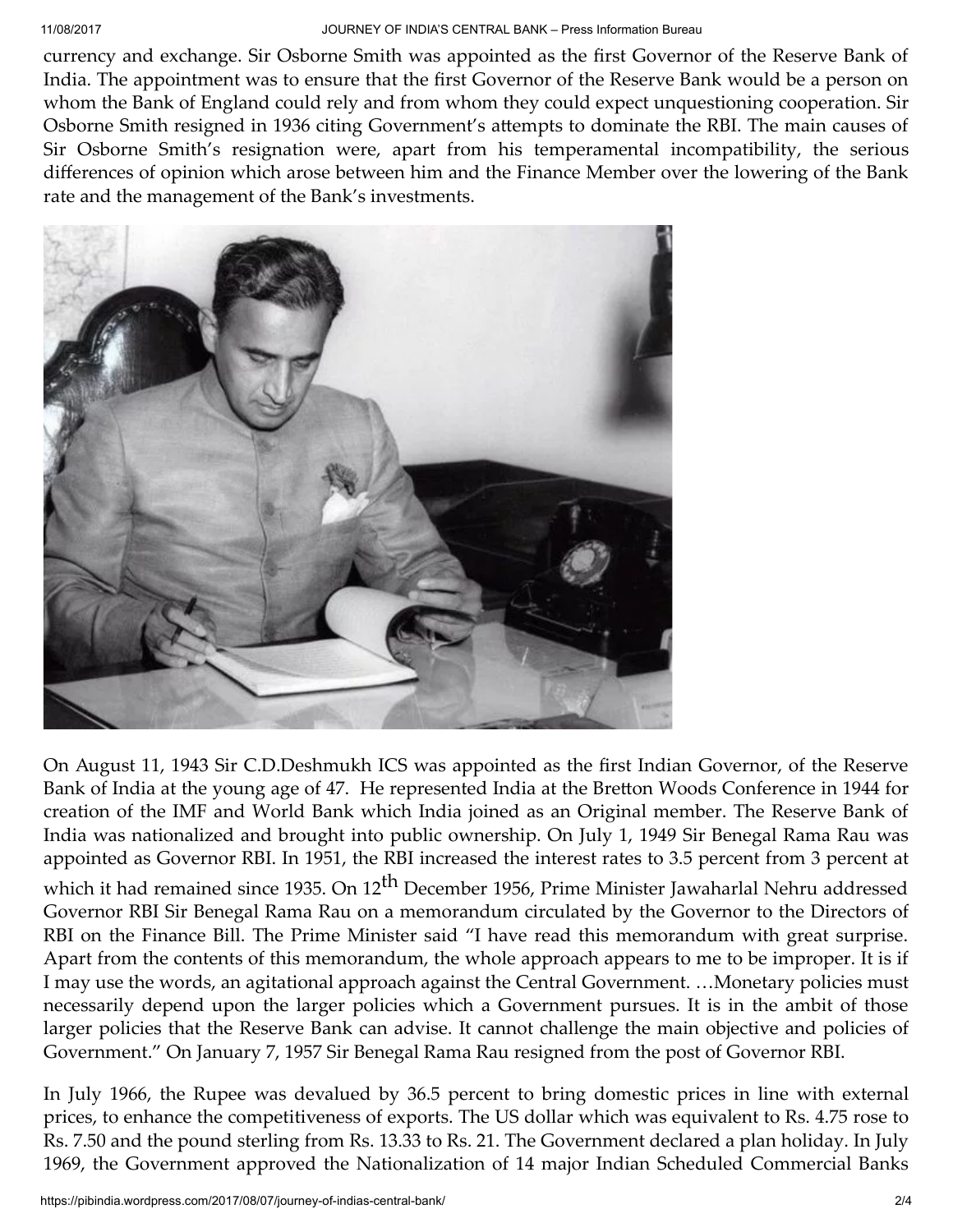under the Banking Companies (Acquisition and Transfer of Undertakings) Ordinance 1969. This was followed by a major push to enhance Rural Credit came when the Regional Rural Banks Bill was passed in January 1976. The RRB's were envisaged as state-sponsored, regional based, rural oriented commercial banks.

The Balance of Payments situation changed dramatically in 1979-80. Inflation soared from 3 percent to 22 percent and the external terms of trade worsened significantly. India sought a loan for SDR 5 billion from the IMF. The Fund program envisaged a reduction of the current account deficit by 2 percent of GDP and the ceiling on external commercial borrowing. Through the program period (November 1981 to February 1983) the RBI followed a policy of gradual devaluation of the rupee against a basket of currencies. India met all the performance criteria agreed upon and made each drawing on time. After 3 years, India had drawn SDR 3.9 billion of the SDR 5 billion, leaving SDR 1.1 billion to be drawn. India was again on the verge of an economic crisis by 1990. On August 27, 1991, the Finance Minister addressed the Managing Director IMF for an 18-month stand-by arrangement in an amount equivalent to SDR 1656 million. A memorandum of economic policies setting out the economic program of the Government of India for the period 1991/92 and 1992/93 was also submitted. The Government indicated its willingness to enter into a comprehensive structural adjustment program, supported by an arrangement under the Extended Fund Facility.

In November 1997 the RBI was confronted with the challenge of handling the Asian Currency Crisis. The RBI introduced a series of measures aimed at absorbing excess liquidity without affecting availability of credit in productive sectors. By 2001, the RBI became a regulator of the money market. The automatic monetization of budget deficits was phased out with Government borrowing from the market. The rupee was made fully convertible on the current account. In the period 2000-2008, the RBI successfully handled banking supervision. The RBI adopted a modern payments and settlements system for oversight of the financial sector. Severe penal action was taken against errant banks. The RBI insisted on merger of banks with weak balance sheets with stronger banks to ensure that there were no private sector banks which did not meet the RBI's capital adequacy requirements. Since 1935, the RBI has been at the forefront of public policy and economic thought. It represents one of the strongest Institutions of the Indian democracy.

\*V. Srinivas is an IAS officer of 1989 batch, currently posted as Chairman Rajasthan Tax Board Ajmer. He has *served as Private Secretary to Finance Minister, Advisor to Executive Director (India) International Monetary Fund, Washington DC and as Planning and Finance Secretary Government of Rajasthan.*

\*\*\*\*\*

*(This article is part 1 of the 2 part series on the Journeys of India's Banking Sector.)*

*Views expressed in the article are author's personal.*